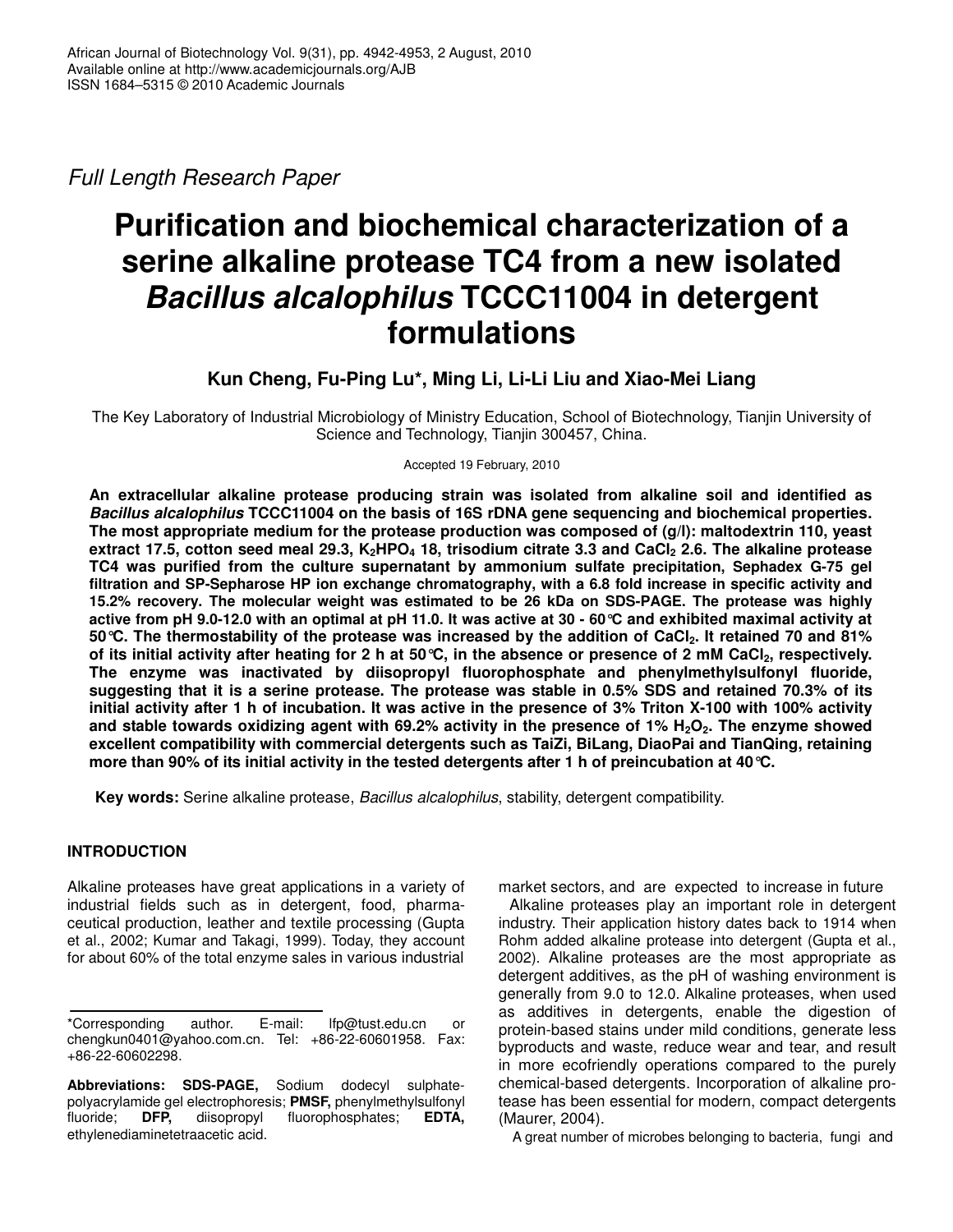yeast are well known to produce alkaline protease (Donaghy and McKay, 1993; Gupta et al., 2002; Hajji et al., 2007; Kumar and Takagi, 1999). Of these, the bacteria, particularly the genus *Bacillus*, are used most often in commercial production. For one thing, they are nonpathogenic and well known with respect to fermentation technology; for another, they have a huge capacity for

secreting proteins directly into the fermentation broth, which greatly simplifies the downstream processing (Kumar and Takagi, 1999; Maurer, 2004). However, there are many more parameters involved in the selection of a good detergent alkaline protease, such as activity and stability at washing pH and temperature, compatibility with detergent components like surfactants and oxidizing agents. The demand prompts us to explore new alkaline protease with enhanced properties. Many *Bacillus*-derived alkaline proteases have been well documented and characterized (Hadj-Ali et al., 2007; Haddar et al., 2009; Jacobs et al., 1985; Jaouadi et al., 2008; Oberoi et al., 2001; Wells et al., 1983). But there are few reports about *Bacillus alcalophilus* with enhanced properties. In this paper, a detergent-stable alkaline protease TC4 from a new isolated *B. alcalophilus* TCCC11004 was purified and examined for its characteristics in detergent formulations.

## **MATERIALS AND METHODS**

## **Microorganism and taxonomic study**

An alkaline protease producing bacterium TCCC11004 was isolated from alkaline soil in TangGu (Tianjin, China) by selective screening on skim milk agar plates containing (g/l): tryptone 10, yeast extract 5, NaCl 10 and skim milk 100 ml. A clear halo around the colony gave an indication of protease-producing microorganism. The isolate was examined according to the methods described in Bergey's Manual of Determinative Bacteriology and on the basis of the 16S rDNA sequence analysis.

The genomic DNA of *Bacillus* was prepared from overnight grown cultures by Bacterial Genomic DNA Extraction Kit (TaKaRa, China). 16S rDNA sequence was amplified from it with the upstream primer: 5'-GAGAGTTTGATCCTGGCTGGCTCAG-3' and the downstream primer: 5'-AAGGAGGTGATCCAGCCGCA-3', which generated a DNA fragment of approximately 1500 bp. Amplification of DNA was carried out under the following conditions: denaturation at 94°C for 5 min followed by 30 cycles of 94°C for 30 s, 55°C for 30 s, 72°C for 1.5 min and final extension at 72°C for 10 min. PCR product was cloned using pUCm-T vector (BBI, Canada). Nucleotide sequencing of the cloned PCR product was performed following the application of automated DNA sequencing method based on dideoxynucleotide chain termination method (Sanger et al., 1977). The nucleotide sequence was analyzed with the GenBank database using BLAST program (NCBI).

## **Protease production**

Inocula were routinely grown in seed culture medium containing  $(g/l)$ : yeast extract 5, tryptone 5, glucose 10, and  $K_2HPO_4$  18. The initial medium used for protease production was composed of (g/l): glucose 55, yeast extract 17.5,  $K_2HPO_4$  18, trisodium citrate 3.3, and CaCl<sub>2</sub> 2.6. Media were autoclaved at 121  $\degree$ C for 20 min.

Cultivations were conducted in 50 ml of production medium in a 250 ml flask maintained at 34°C. Incubation was carried out with

agitation at 180 rpm/min for 50 h. The cultures were centrifuged at 8000 rpm/min, 4°C, and the supernatant was subjected to proteolytic activity determination.

## **Assay of protease activity**

Protease activity was measured using casein as a substrate with minor modifications (Keay et al., 1970). 1.0 ml of diluted enzyme preparation was preincubated at 40°C for 2 min. The reaction was started by addition of 1.0 ml casein (1% (w/v), pH 11.0). The reaction mixture was then incubated at 40°C for 10 min and stopped by addition of 2.0 ml of 0.4 M trichloroacetic acid. The mixture was allowed to stand at room temperature for 10 min and then centrifuged at 8000 rpm/min to remove the precipitate. 1.0 ml of supernatant was mixed with 5.0 ml of 0.4 M  $Na<sub>2</sub>CO<sub>3</sub>$  and 1.0 ml Folin reagent. The mixture was incubated at 40°C for 20 min and was estimated spectrophotometrically at 680 nm. A standard curve was generated using solutions of 0 - 6 mg/l tyrosine.

One unit of protease activity was defined as the amount of enzyme required to liberate 1 µg tyrosine per millilitre in 1 min under the experiment conditions used.

Protease activities represent the means of at least two determinations carried out in duplicate. The difference between values did not exceed 5%.

## **Protease purification**

## **Ammonium sulfate precipitation**

For ammonium sulfate precipitation, 47.2 g of ammonium sulfate was slowly added to 100 ml of culture supernatant at 25°C, to achieve 70% saturation. After 5 h, the precipitate was recovered by centrifugation (8000 rpm/min, 4°C), dissolved in a minimal volume of phosphate buffer (pH 7.6).

## **Sephadex G-75 gel filtration**

The ammonium sulfate fraction was subjected to gel filtration on a Sephadex G-75 column  $(1.6 \text{ cm} \times 60 \text{ cm})$  which had been equilibrated previously with phosphate buffer (pH 7.6). Fractions of 5 ml were collected at a flow rate of 1 ml/min with the same buffer. Protein contents (Absorbance at 280 nm) and protease activity were determined. Fractions showing protease activities were pooled.

## **SP-Sepharose HP separation**

The active fractions from Sephadex G-75 gel filtration were applied to a SP-Sepharose HP column (2.6 cm × 20 cm) equilibrated with phosphate buffer (pH 7.6). After being washed with the same buffer, bound proteins were eluted with a linear gradient of NaCl in the range of 0-0.6 M in the equilibrating buffer. Fractions showing activities were collected at a flow rate of 1.5 ml/min and monitored by the absorbance at 280 nm.

#### **Polyacrylamide gel electrophoresis**

Sodium dodecyl sulphate-polyacrylamide gel electrophoresis (SDS-PAGE) was carried out for the determination of molecular weight of the enzyme as described by Laemmli (1970), using a 5% (w/v) stacking and a 12% (w/v) separating gels. Samples were heated at 100°C for 5 min before electrophoresis. The gel was stained with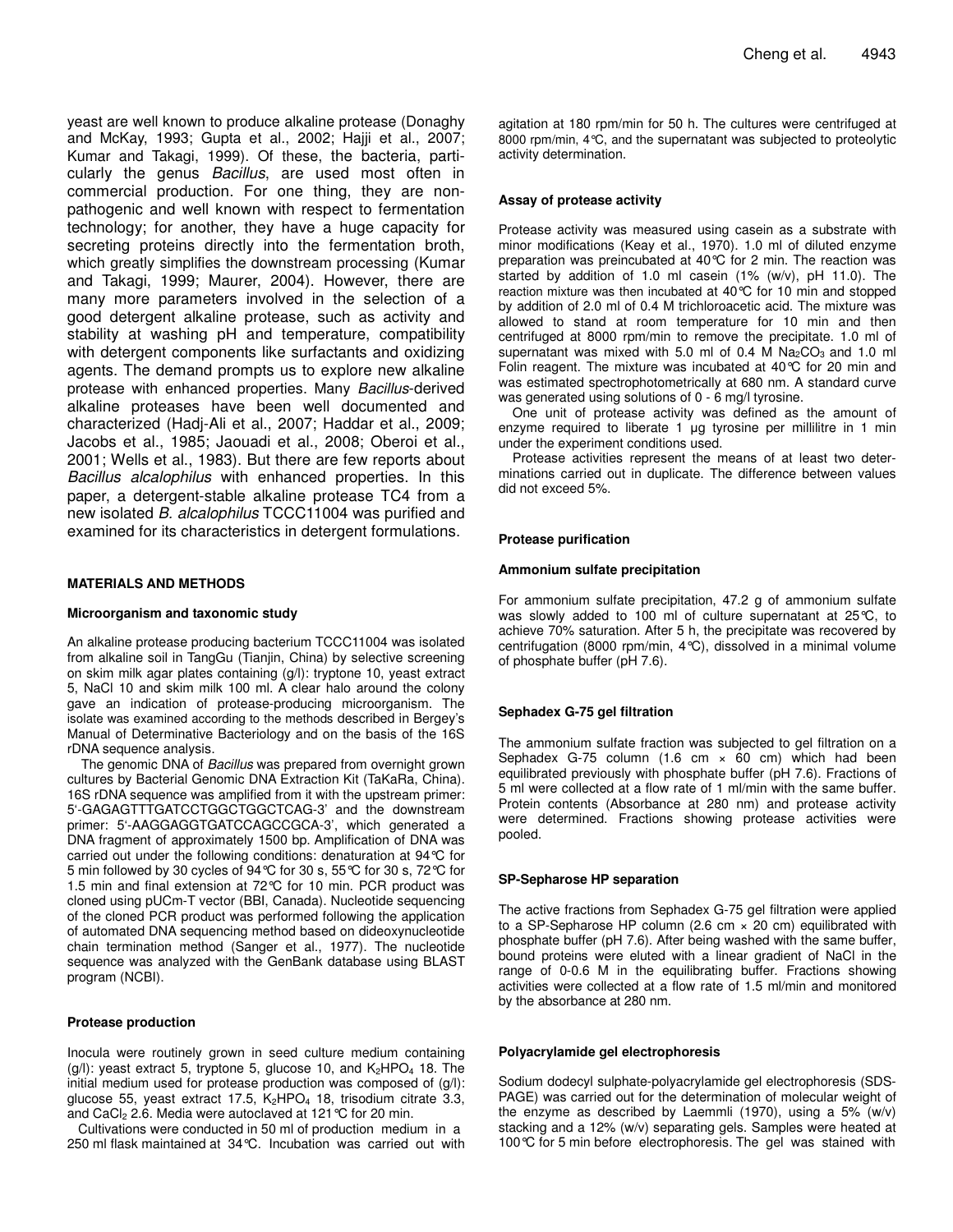| <b>Characteristic</b> | Result    |  |
|-----------------------|-----------|--|
| Shape                 | Rod       |  |
| Gram stain            | Positive  |  |
| Spore forming         | $\ddot{}$ |  |
| Aerobiosis            | $\ddot{}$ |  |
| Catalase activity     | $\ddot{}$ |  |
| Reduction of nitrate  |           |  |
| Hydrolysis of starch  | $\ddot{}$ |  |
| Hydrolysis of casein  |           |  |
| Growth temperature    | 20 - 55 ℃ |  |
| <b>Acid from</b>      |           |  |
| Xylose                | $\ddot{}$ |  |
| Arabinose             |           |  |
| Mannitol              |           |  |
| Maltose               |           |  |
| Fructose              |           |  |
| Galactose             |           |  |

**Table 1.** Partial morphological and biochemical characteristics of strain TCCC11004.

0.1% (w/v) Coomassie Brilliant Blue R 250 and destained by conventional procedures.

## **Protein concentration**

Protein concentration was determined by the method of Bradford (1976) using bovine serum albumin as standard. During the course of enzyme purification, concentrations of protein in the fractions were monitored by measuring the absorbance at 280 nm.

## **Effect of pH on activity and stability**

The optimum pH of the purified enzyme was studied in the range of 5.0 - 13.0 with 1% casein (w/v) as a substrate. The pH stability of the alkaline protease was determined by incubating enzyme preparation in buffers of different pH in the range of 9.0 - 12.0 for 24 h at room temperature. Aliquots were withdrawn and proteolytic activity was determined under standard assay conditions.

The following buffer systems were used:  $Na<sub>2</sub>HPO<sub>4</sub>$ -citric acid buffer for pH 5.0 - 7.0, Tris-HCl buffer for pH 8.0 - 9.0, Glycine-NaOH buffer for pH 10.0 - 11.0, and KCl - NaOH buffer for pH 12.0 - 13.0.

#### **Effect of temperature on activity and stability**

The effect of temperature on the enzyme activity was examined at various temperatures with 1% casein (w/v) at pH 11.0. Thermal stability was determined by incubating the enzyme preparation in the presence or absence of Ca<sup>2+</sup>. Aliquots were withdrawn at intervals to test the residual activity at pH 11.0.

## **Effect of various metal ions, enzyme inhibitors and surfactants on protease stability**

The influence of various metal ions (Ca<sup>2+</sup>, Mg<sup>2+</sup>, Cu<sup>2+</sup>, Hg<sup>2+</sup>, Na<sup>+</sup>, K<sup>+</sup>,  $Zn^{2+}$ , and Mn<sup>2+</sup>, 5 mM) on protease stability was studied by incu

bating the enzyme in the presence of different ion for 1 h at 40°C. The residual activity was determined with 1% casein (w/v) at pH 11.0 and 50°C.

The effects of enzyme inhibitors were studied using phenylmethylsulfonyl fluoride (PMSF), diisopropyl fluorophosphate (DFP) and ethylenediaminetetraacetic acid (EDTA). Enzyme was preincubated with inhibitors at 40°C for 30 min and then the residual activity was measured using casein as a substrate at pH 11.0 and 50°C.

The effect of some surfactants (Tween 60, Tween 80, Triton X-100 and SDS) and oxidizing agents  $(H<sub>2</sub>O<sub>2</sub>)$  on enzyme stability was studied by preincubating the enzyme with these additives at 40°C for 1 h. The residual activity was measured at pH 11.0 and 50°C. The activity of the enzyme (without any additives) was taken as 100%.

Commercially available detergents like TaiZi (China), BiLang (China), DiaoPai (China) and TianQing (China) were used to test the compatibility of the enzyme. The detergents were diluted in tap water to give a final concentration of 10 mg/ml to simulate washing conditions. Endogenous protease present in these detergents was inactivated by incubating the detergents at 70°C for 1 h, prior to the addition of the enzyme. The enzyme preparation was incubated with the diluted detergents at 40°C and the residual activity was determined at pH 11.0 and 50°C. The enzyme activity of a control (without detergent) incubated under the same conditions was taken as 100%.

#### **Nucleotide sequence accession number**

The 1543 bp 16S rDNA gene sequence of TCCC11004 strain has been submitted to GenBank database and assigned accession number EU231621.

# **RESULTS AND DISCUSSION**

## **Isolation and identification of the microorganism**

Several strains producing extracellular proteases were isolated from alkaline soil. Of these, isolate TCCC11004 exhibiting a large zone of hydrolysis on skim milk agar plates was selected. It was Gram-positive, aerobic, sporeforming, rod-shaped bacterium (Table 1). In order to identify TCCC11004 strain, 16S rDNA gene was amplified, cloned in pUCm-T vector and sequenced. The nucleotide sequence was analyzed with the GenBank database using BLAST program. Strain TCCC11004 was identified as *B. alcalophilus* TCCC11004 combining the analysis of morphological and biochemical characteristics with the alignment of 16S rDNA gene sequence. It was deposited in Tianjin University of Science and Technology of centre of culture collection (TCCC; deposition No: TCCC11004).

# **Production of TC4 protease**

In commercial production, it is important to optimize the production medium for maximum protease production as well as an economy. Firstly, different carbon sources were tested for the production of alkaline protease. Glucose in the initial medium was substituted with starch,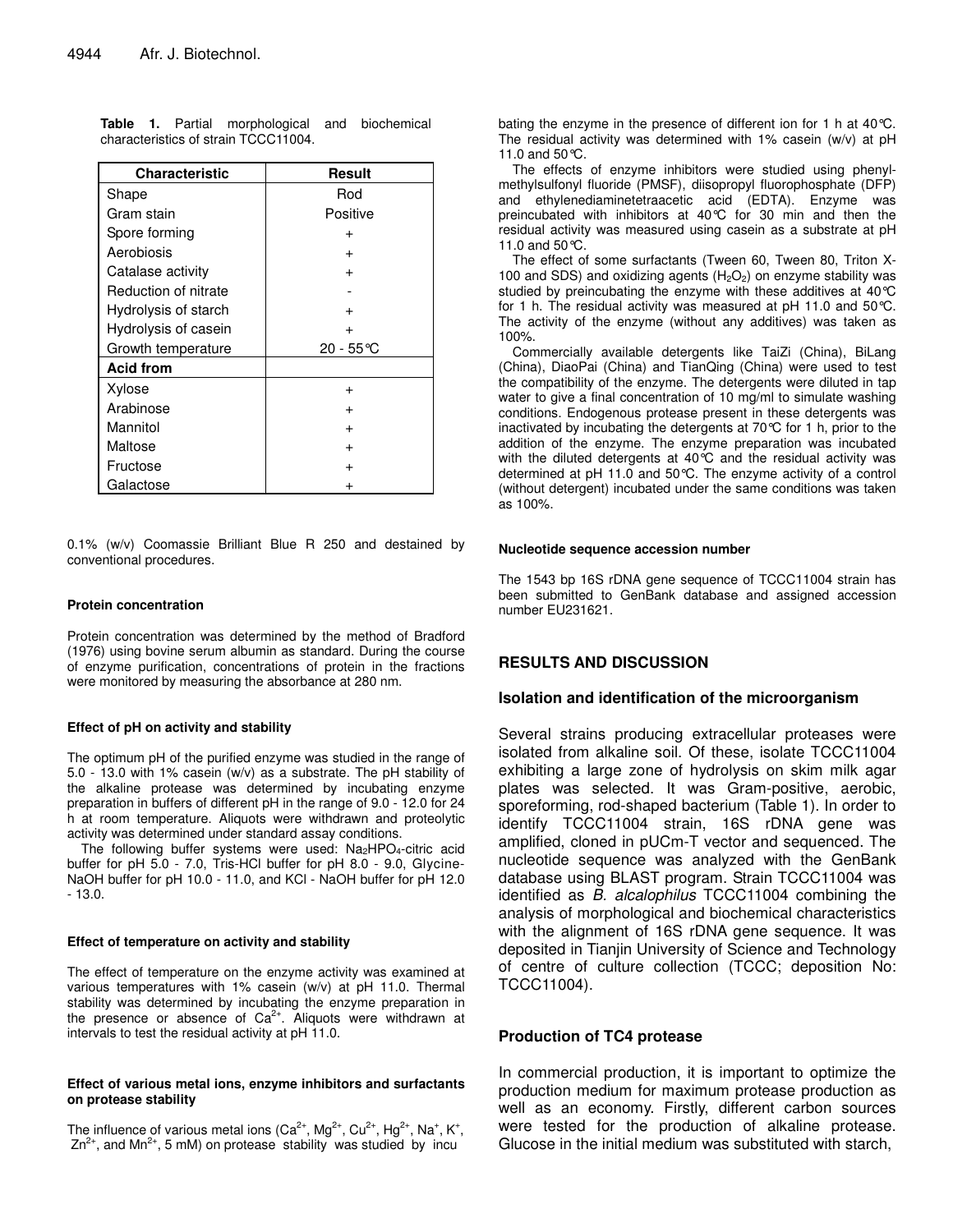

**Figure 1.** Effect of different carbon sources on alkaline protease production by *B. alcalophilus* TCCC11004. Cultivations were performed for 50 h at 34°C in initial medium containing (g/l): carbon source 55, yeast extract 17.5,  $K_2HPO_4$  18, trisodium citrate 3.3, CaCl<sub>2</sub> 2.6.

sucrose, and maltodextrin at a concentration of 55 g/l. As shown in Figure 1, the addition of 55 g/l starch resulted in about 1.5 fold increase of the protease activity  $(0.52 \times$ 10 <sup>4</sup> U/ml). The production of protease by TCCC11004 was greatly enhanced by the addition of maltodextrin into the medium. Strain TCCC11004 exhibited highest productivity of alkaline protease in medium containing maltodextrin as carbon source (0.9 × 10 <sup>4</sup> U/ml) compared with that of glucose.

To select the optimum nitrogen source for alkaline protease production, yeast extract was replaced with cotton seed meal, peptone, ammonium sulphate, or a combination of yeast extract and cotton seed meal (Figure 2). These nitrogen sources were added into the medium at a concentration of 17.5 g/l. Only the combination of yeast extract and cotton seed meal strongly increased protease activity (1.5  $\times$  10<sup>4</sup> U/ml). Enzyme production in the absence of yeast extract and cotton seed meal was significantly low (about 0.12  $\times$  10<sup>4</sup> U/ml), indicating the requirement of nitrogen source and some growth factors for the protease production.

Since maltodextrin was the best carbon source for protease production by TCCC11004, the effect of its concentration on the enzyme production was studied. As shown in Figure 3, protease activity reached a maximum value (2.0  $\times$  10<sup>4</sup> U/ml) at the concentration of 110 g/l.

It had been demonstrated that a combination of yeast extract and cotton seed meal was the best candidate for nitrogen sources, so the optimum concentrations of yeast extract and cotton seed meal were tested. As shown in Figure 4, addition of yeast extract (17.5 g/l) and cotton seed meal (29.3 g/l) to the medium was found to increase the protease activity to 2.5  $\times$  10<sup>4</sup> U/ml.

In order to investigate the effect of some mineral ions on protease production, different mineral ions were added to the initial medium. Of the tested additives,  $K_2HPO_4$ , trisodium citrate and CaCl<sub>2</sub> stimulated enzyme production.  $K<sub>2</sub>HPO<sub>4</sub>$  has been used as a source of phosphate in most studies, with their buffering capacity in the medium being an added advantage (Mao et al., 1992; Moon and Parulekar, 1991). Trisodium citrate and divalent metal ions such as  $Ca^{2+}$  are also required in the production medium for maximum protease activity. The protease activity was increased when the medium was supplemented with 2.6 g/l CaCl<sub>2</sub> and improved to 2.75  $\times$  10<sup>4</sup> U/ml when 3.3 g/l trisodium citrate and 18 g/l  $K_2HPO_4$ were added (data not shown).

The protease production was carried out in the optimized medium at 34°C, 180 rpm/min. At the initial 20 h incubation period, there was no protease activity in the culture. The production of protease TC4 began after 20 h and increased exponentially up to 50 h in the complex medium. As shown in Figure 5, the total protease activity was up to 2.8  $\times$  10<sup>4</sup> U/ml. At present, many alkaline proteases which originated from *Bacillus amyloliquefaciens*, *Bacillus licheniformis*, and *Bacillus lentus* are used in detergents worldwide (Gupta et al., 2002). However, *B. alcalophilus* TCCC11004 in this study was also seemed to be a good candidate. The strain plays an important role in the industrial alkaline protease production. The alkaline protease TC4 from *B. alcalophilus* TCCC11004 was highly active compared with some earlier reported proteases (Hadj-Ali et al., 2007; Abidi et al., 2008). The production medium used in the industrial fermentations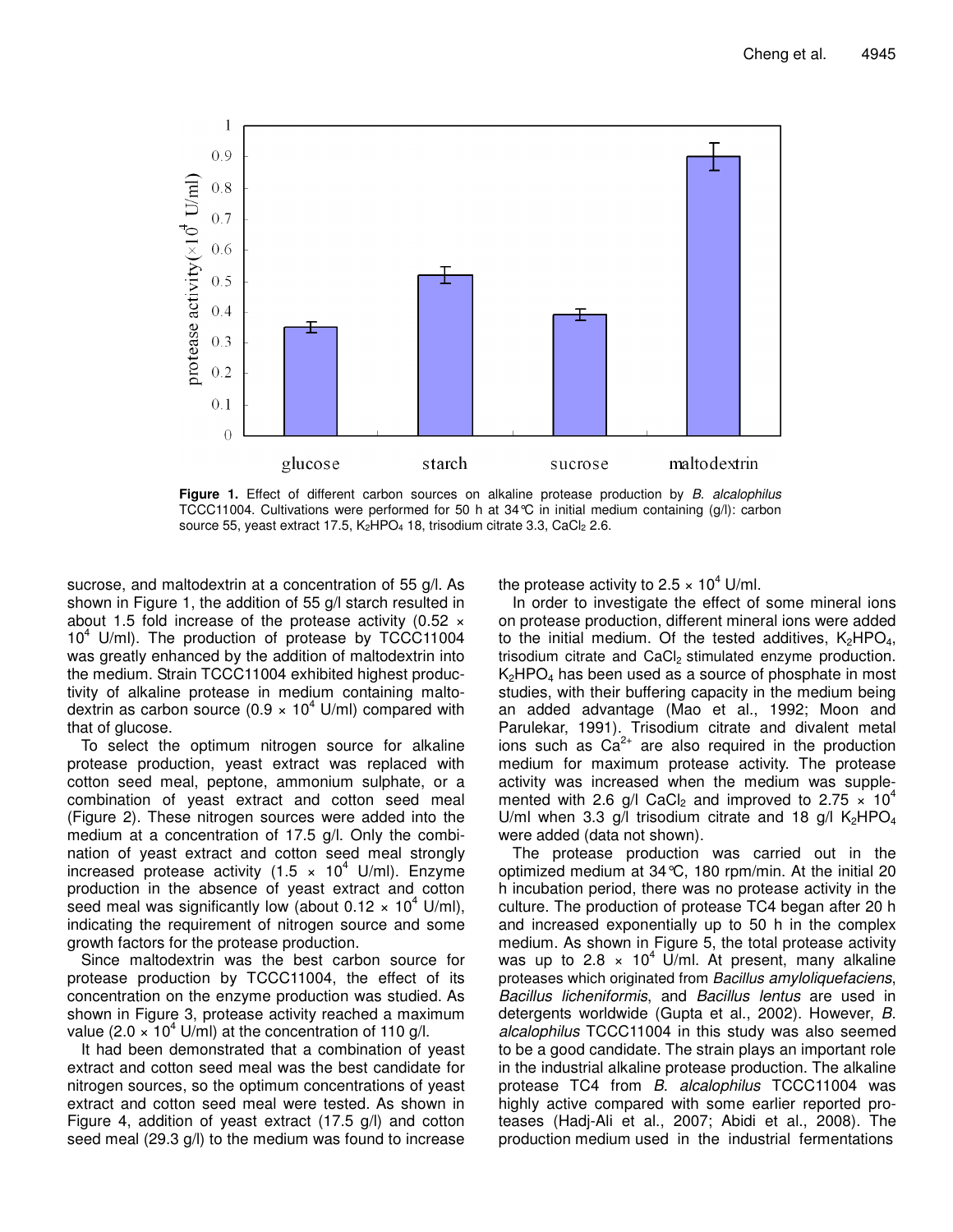

*alcalophilus* TCCC11004. Cultivations were performed for 50 h at 34°C in initial medium containing  $(g/l)$ : maltodextrin 55, nitrogen source 17.5, K<sub>2</sub>HPO<sub>4</sub> 18, trisodium citrate 3.3, and  $CaCl<sub>2</sub> 2.6$ .



**Figure 3.** Effect of maltodextrin concentration on protease production by *B. alcalophilus* TCCC11004. Cultivations were performed for 50 h at 34°C in medium containing (g/l): yeast extract 17.5, cotton seed meal 17.5,  $K_2HPO_4$  18, trisodium citrate 3.3, and CaCl<sub>2</sub> 2.6.

also has to fulfill economic requirements. As a result, these media are often based on the complex and cheap carbon and nitrogen sources. Both the maltodextrin and cotton seed meal in the production medium are economic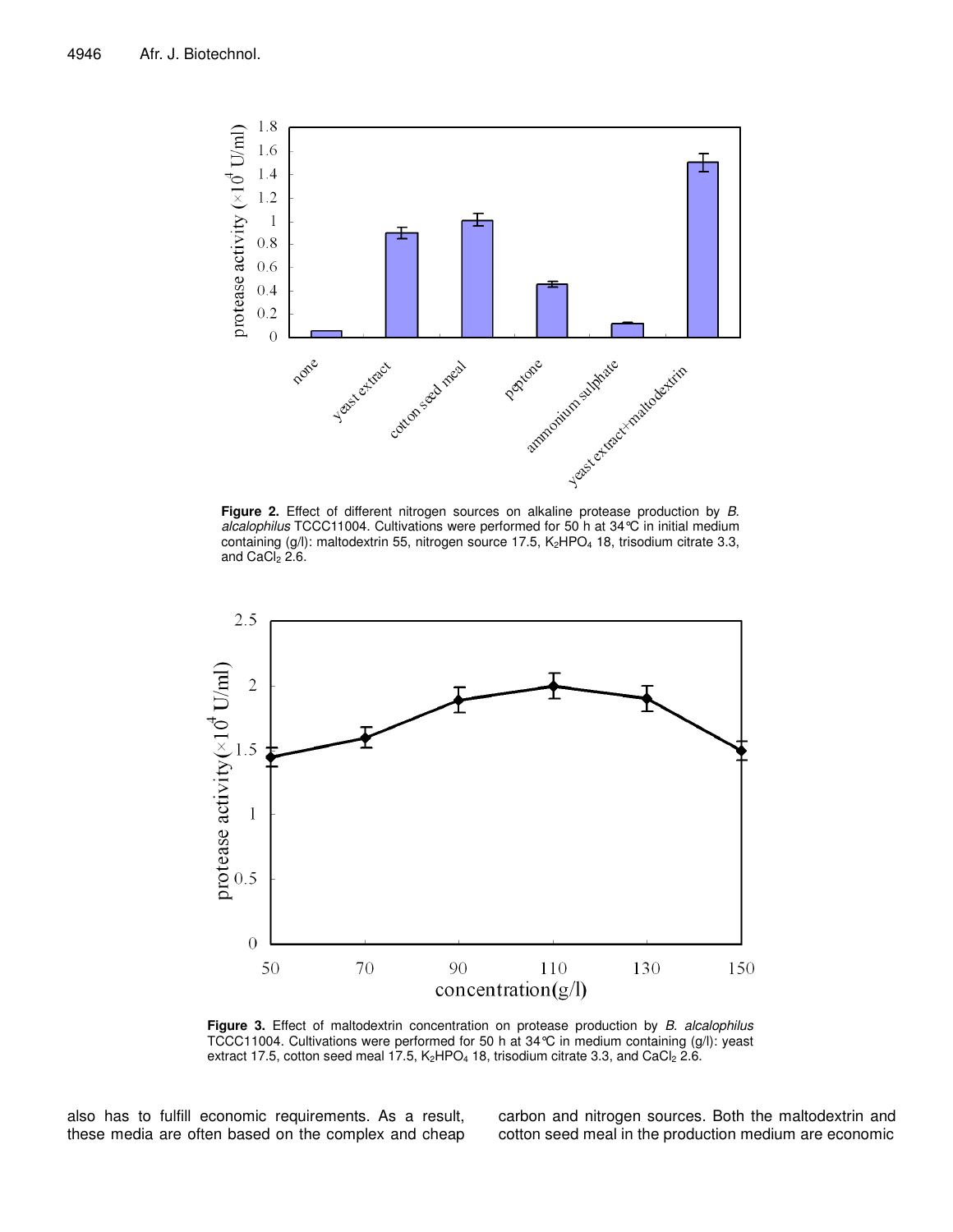

**Figure 4.** Effect of yeast extract and cotton seed meals concentrations on protease production by *B. alcalophilus* TCCC11004. Cultivations were performed for 50 h at 34°C in medium containing (g/l): maltodextrin 110,  $K_2$ HPO<sub>4</sub> 18, trisodium citrate 3.3, and CaCl<sub>2</sub> 2.6.



**Figure 5.** Time profile of protease production at 34°C under shaking (180 rpm/min).

nutritional sources for the strain's growth and synthesis of alkaline protease. The highly productive strain as well as the low-cost production medium suggested the application potential at the industrial scale.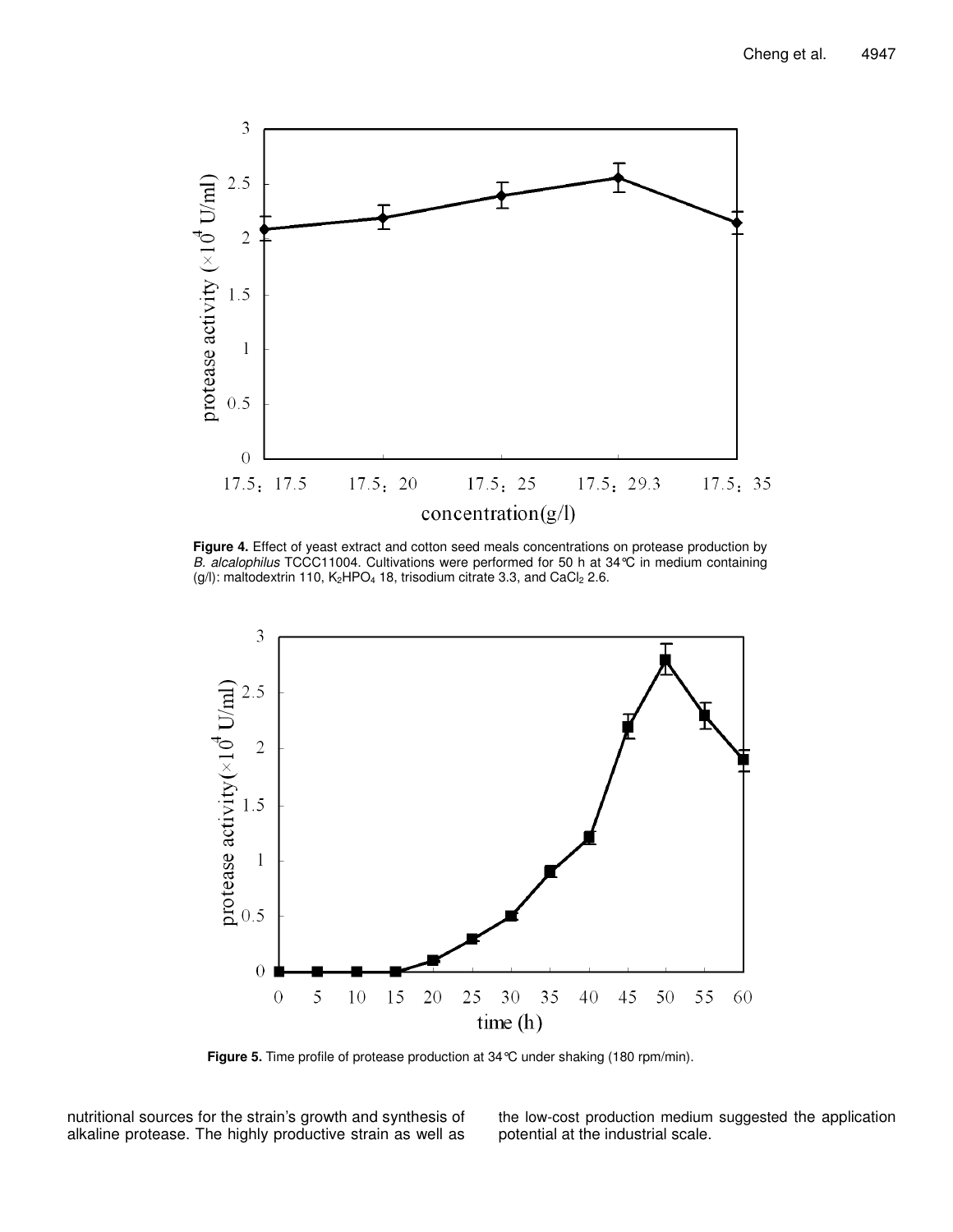| <b>Purification steps</b> | Total<br>activity (U)        | <b>Total protein</b><br>(mg) | <b>Specific activity</b><br>(U/mg protein) | <b>Recovery</b><br>(%) | <b>Purification</b><br>fold |
|---------------------------|------------------------------|------------------------------|--------------------------------------------|------------------------|-----------------------------|
| Crude extract             | $7.2 \times 10^{5}$          | 202.23                       | 3560.3                                     | 100                    |                             |
| Ammonium sulfate          | $4.3 \times 10^{5}$          | 46.45                        | 9257.3                                     | 59.7                   | 2.6                         |
| Sephadex G-75             | $2.3 \times 10^{5}$          | 13.46                        | 17087.7                                    | 31.9                   | 4.8                         |
| SP-Sepharose HP           | 1.1 $\times$ 10 <sup>5</sup> | 4.53                         | 24282.6                                    | 15.2                   | 6.8                         |

**Table 2.** Summary of the purification of TC4 protease from *B. alcalophilus* TCCC11004.



**Figure 6.** SDS-PAGE of the purified protease from *B*. protease from *B*. *alcalophilus* TCCC11004. **Lane 1:** protein molecular mass markers; **Lane 2:** purified TC4 protease.

# **Purification of TC4 protease**

Purification of the TC4 protease from *B. alcalophilus* TCCC11004 was carried out by the three-step procedure described above. In the first step, ammonium sulfate precipitation resulted in a 2.6 fold increase of specific activity. The 70% ammonium sulfate fraction was then subjected to gel filtration on a Sephadex G-75 column and to ion exchange chromatography on SP-Sepharose HP column. After the final purification step, the protease was purified 6.8 fold with a recovery of 15.2% and a specific activity of 24282.6U/mg protein. The results of the purification procedure were summarized in Table 2.

As shown in Figure 6, the molecular weight of purified protease was estimated to be 26 kDa on SDS-PAGE.

In general, the molecular weights of bacterial alkaline proteases range from 15 to 35 kDa (Gupta et al., 2002). The molecular weight of the TC4 protease was higher than that of alkaline protease from *Bacillus mojavensis* A21 (20 kDa) (Haddar et al., 2009) and lower than that of Subtilisin Carlsberg (27.3 kDa) (Jacobs et al., 1985), as well as that of subtilisin-like alkaline protease BPP-A from *Bacillus pumilus* MS-1 (33 kDa) (Miyaji et al., 2006).

# **Effect of pH on enzyme activity and stability**

Protease TC4 was highly active from 9.0 to 12.0, with an optimum pH at 11.0 (Figure 7). The relative activities at pH 7.0 and 9.0 were about 35 and 81%, of that at pH 11.0. However, protease activity decreased greatly above pH 12.0 and was less than 40% of the maximum activity at pH 13.0.

Furthermore, the pH stability was determined by incubating the enzyme in buffers of different pH in the range of 9.0 - 12.0 for 24 h at room temperature, followed by the activity determination at pH 11.0. As shown in Figure 8, TC4 was stable between 9.0 - 12.0 and showed 100% of its activity after 24 h of incubation at pH 11.0. When TC4 protease was incubated at pH 9.0 and 10.0 for 24 h, it retained 87 and 92% of its initial activity, respectively.

The detergent alkaline protease should be active and stable under the washing pH. Many alkaline proteases produced by *Bacillus* have a high optimum pH. The optimum pH of the TC4 enzyme was comparable with protease isolated from *B. licheniformis* NH1, which showed an optimum pH of 10.0 - 11.0 (Hadj-Ali et al., 2007), whereas protease A21 isolated from *B. mojavensis* A21 had an optimal pH of 8.5 (Haddar et al., 2009). The pH stability of TC4 was also found greater than that of earlier reported proteases from *Bacillus* sp*.*RGR-14 (Oberoi et al., 2001) and *B. licheniformis* NH1 (Hadj-Ali et al., 2007). The stability of the TC4 enzyme in alkaline suggested its usefulness in detergent.

# **Effect of temperature on enzyme activity and stability**

The effect of temperature on the protease activity using casein as a substrate was examined at various tempe-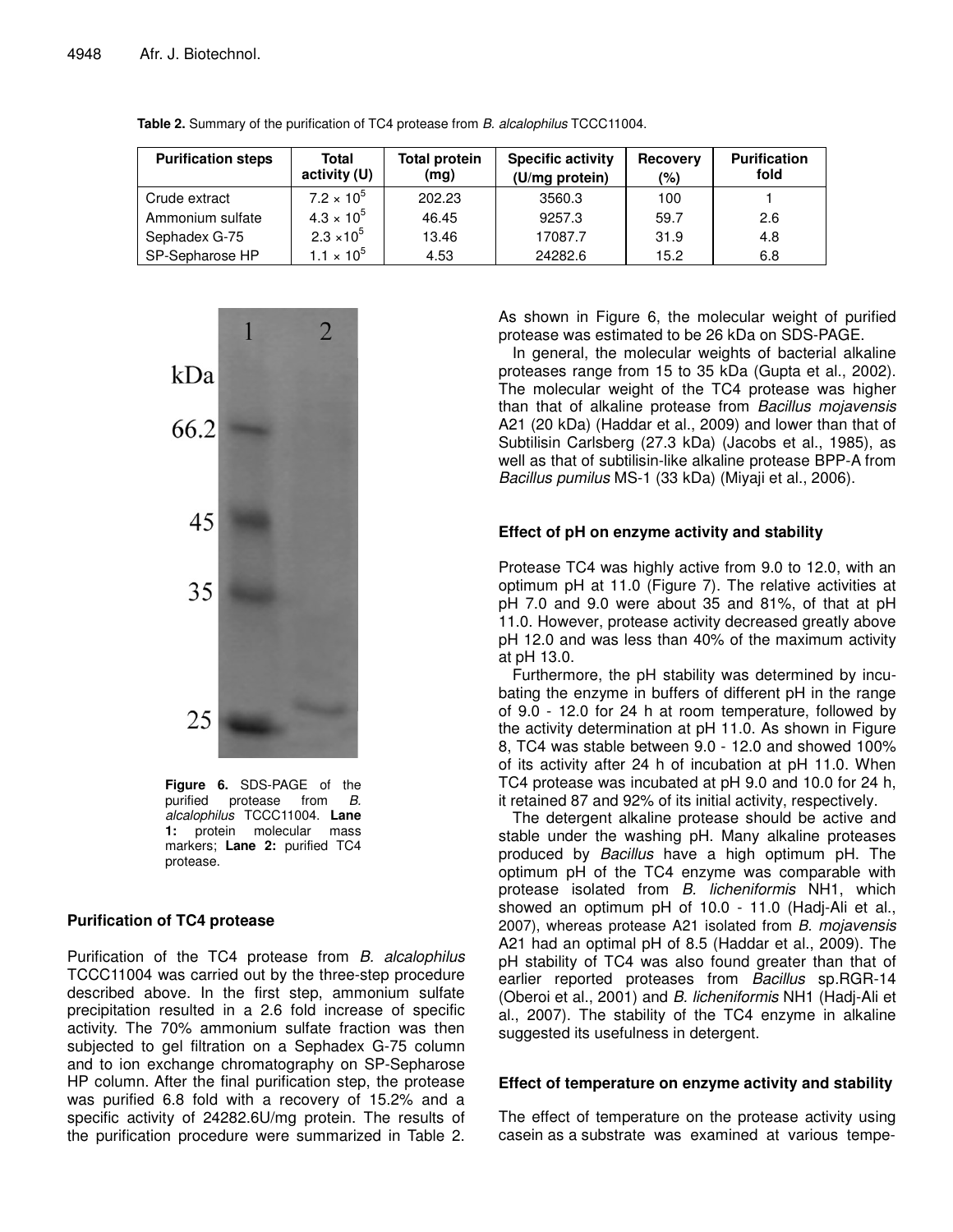

**Figure 7.** Effect of pH on the activity of protease TC4. The protease activity was determined in the pH range of 5.0 - 13.0 using buffers of different pH values. The activity of the enzyme at pH 11.0 was taken as 100%.



**Figure 8.** Effect of pH on the stability of protease TC4. The pH stability of the protease was determined by incubating the enzyme in different buffers for 24 h at room temperature and the residual activity was measured at pH 11.0 and 50°C. The activity of the enzyme before incubation was taken as 100%.

ratures and pH 11.0 (Figure 9). The TC4 protease was active between 30 and 60°C, with an optimum at 50°C. The activity at 40 and 60°C were about 85 and 98% of the maximum activity, respectively. However, the inactivation was observed at 70°C. The optimum temperature of TC4 was different from some other reported proteases,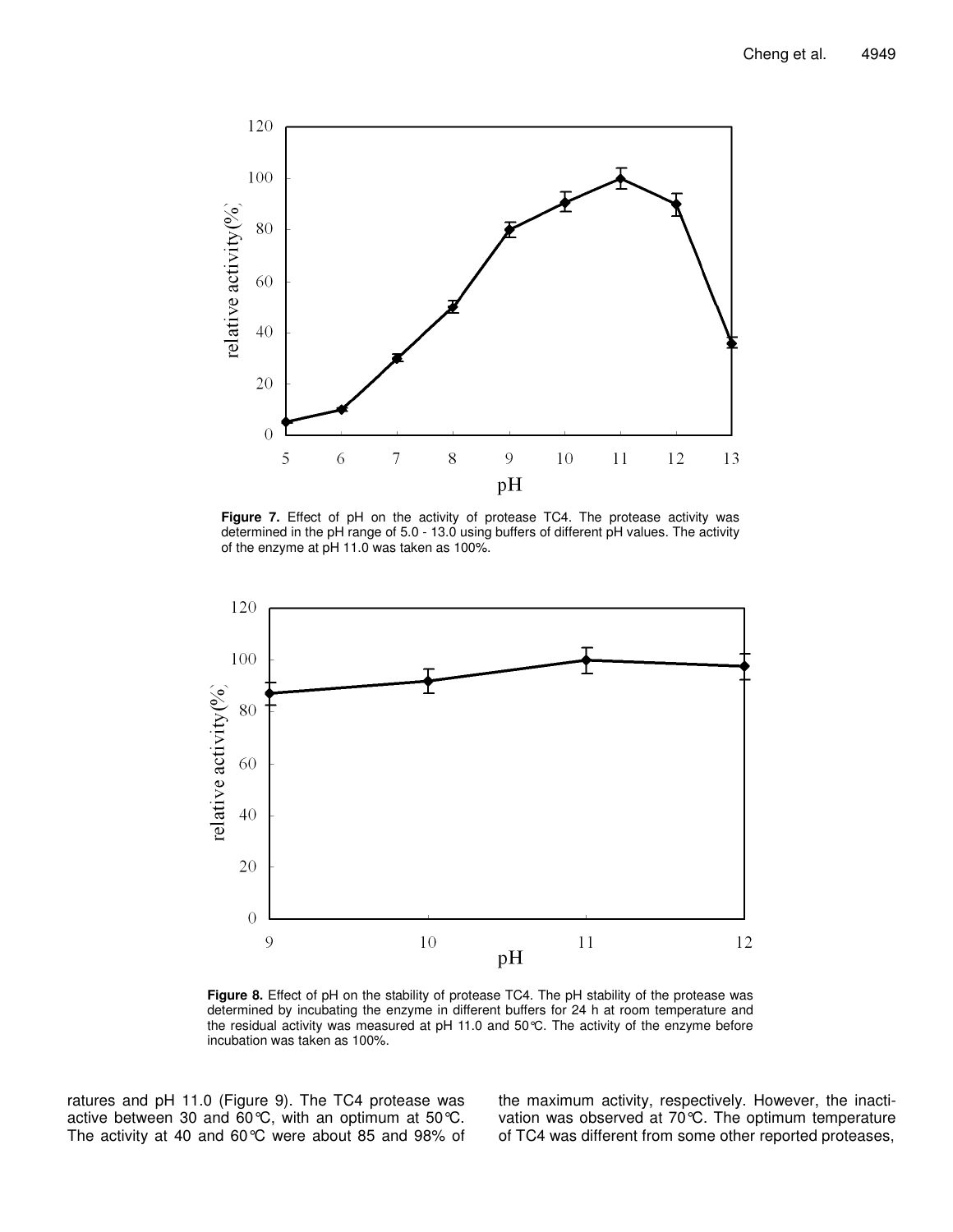

**Figure 9.** Effect of temperature on the activity of protease TC4. The temperature profiles were determined by assaying activity at different temperature varied from 20 to 70°C. The activity of the enzyme at 50°C was taken as 100%.



**Figure 10.** Effect of temperature on thermal stability of protease TC4. The enzyme was preincubated in the absence or presence of 2 mM CaCl<sub>2</sub>. Remaining activity was determined at intervals under the optimal conditions. The original activity before preincubation was taken as 100%.

whose optimum temperatures were higher than that of TC4. This includes proteases from *Bacillus circulans* (Rao et al., 2009), *B. pumilus* CBS (Jaouadi et al., 2008) and *Bacillus* sp. GX6638 (Durham et al., 1987), which are optimally active at 65°C or higher. The thermal stability of TC4 in the presence of 2 mM CaC $l_2$  was also examined (Figure 10). The stability of the TC4 was enhanced in the presence of CaCl<sub>2</sub>. At 40 °C, the TC4 retained 94% of its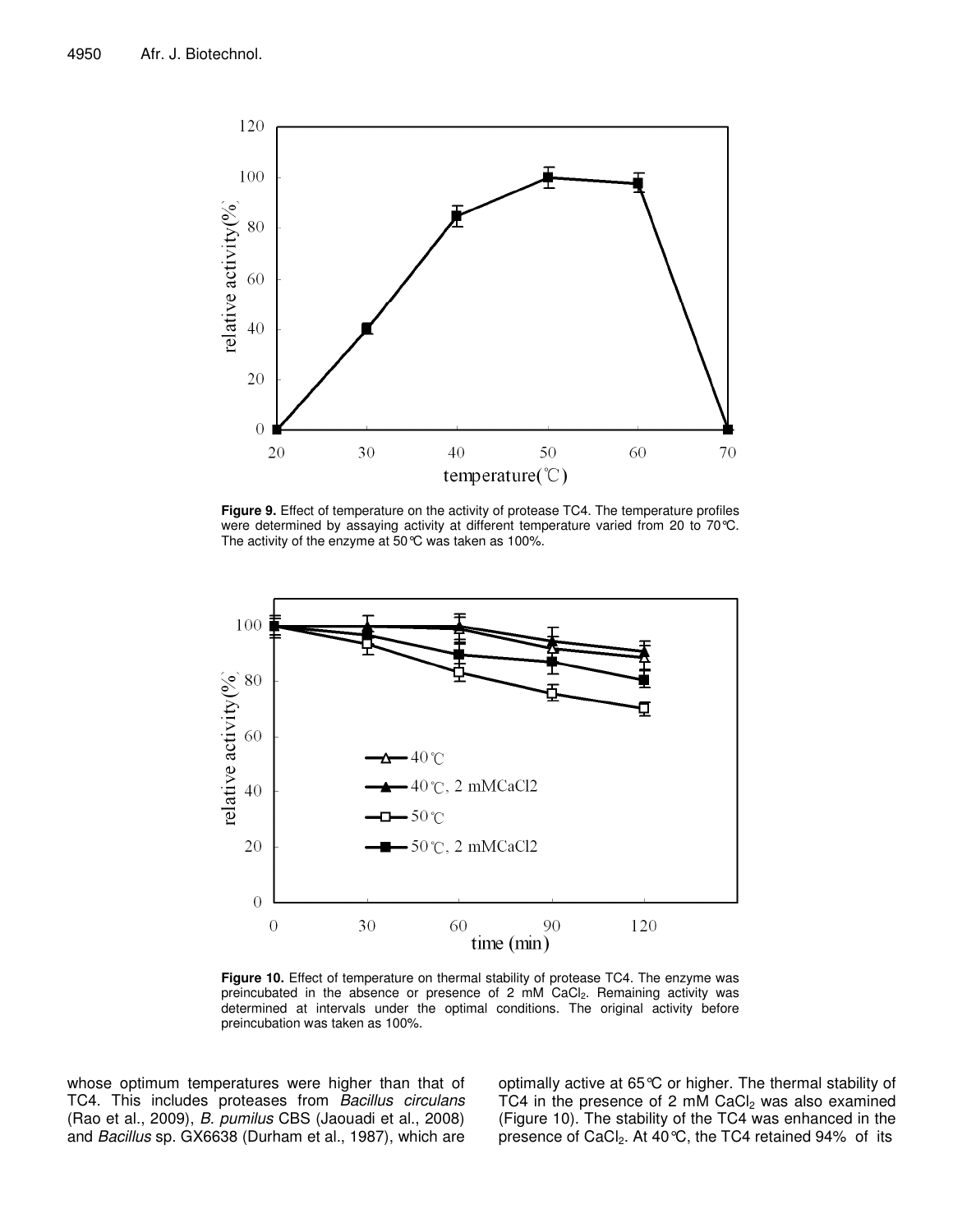| <b>Metal ions</b>                    | Concentration   | Residual activity (%) |
|--------------------------------------|-----------------|-----------------------|
| None                                 | 0               | $100 \pm 5.0$         |
| $Ca^{2+}$                            | 5 mM            | $105 \pm 5.2$         |
| $Mg^{2+}$                            | 5 mM            | $103 \pm 4.9$         |
| $Cu2+$                               | 5 mM            | $75.3 \pm 3.6$        |
| $Hg^{2+}$                            | 5 mM            | $3 \pm 0.15$          |
| $Na+$                                | 5 mM            | $98.6 \pm 4.9$        |
| $\mathsf{K}^{\scriptscriptstyle{+}}$ | 5 mM            | $94 \pm 4.6$          |
| $Zn^{2+}$                            | 5 mM            | $70.5 \pm 3.3$        |
| $Mn^{2+}$                            | 5 mM            | $91.4 \pm 4.5$        |
| <b>Inhibitors</b>                    |                 |                       |
| <b>DFP</b>                           | 1 mM            | $2 \pm 0.1$           |
| <b>PMSF</b>                          | $1 \text{ mM}$  | 0                     |
| <b>EDTA</b>                          | 1 mM            | $93.5 \pm 4.5$        |
| <b>Surfactants</b>                   |                 |                       |
| Tween 60                             | 1% $(v/v)$      | $83.4 \pm 4.0$        |
| Tween 80                             | 1 % ( $v/v$ )   | $94.5 \pm 4.6$        |
| TritonX-100                          | 3% (v/v)        | $100 \pm 5.0$         |
| <b>SDS</b>                           | $0.5\%$ (w/v)   | $70.3 \pm 3.5$        |
|                                      | $1\%$ (w/v)     | $48.2 \pm 2.3$        |
| <b>Oxidizing agent</b>               |                 |                       |
| H <sub>2</sub> O <sub>2</sub>        | $0.5\%$ (v/v)   | $72.3 \pm 3.6$        |
|                                      | $1\%$ ( $v/v$ ) | $69.2 \pm 3.3$        |

**Table 3.** Effect of metal ions (mM), inhibitors (mM), surfactants (%  $v/v$  or  $w/v$ ) and oxidizing agent (%  $v/v$ ) on alkaline protease activity from TC4.

The protease was incubated with different metal ions, inhibitors, surfactants, oxidizing agent at 40°C for 1h and the residual activity was determined at pH 11.0 and 50. The activity of the protease (without any additives) was taken as 100%.

initial activity after incubation for 1 h without  $CaCl<sub>2</sub>$ . However, no activity was lost when incubated with CaCl<sub>2</sub>. At 50°C, it retained about 90% of its initial activity in the presence of CaCl<sub>2</sub> for incubation of 1 h, while 83.5% of the initial activity was observed without CaCl<sub>2</sub>. It also retained about 81% of its initial activity in the presence of CaCl<sub>2</sub> when incubated for 2 h, compared with the fact that it lost about 30% of its activity upon incubation in the absence of CaCl<sub>2</sub>. The improvement in protease thermostability against thermal inactivation in the presence of  $Ca<sup>2+</sup>$  could be ascribed to the binding of  $Ca<sup>2+</sup>$  to autolysis sites as well as the strengthening of interactions inside the molecules (Lee and Jang, 2001).

# **Effect of metal ions on protease stability**

The effect of some metal ions at the concentration of 5 mM on the stability of TC4 protease was studied at pH 11.0 and 40°C (Table 3). A little enhancement in protease activity was observed in the presence of Ca<sup>2+</sup> and Mg<sup>2+</sup>. These cations (Ca<sup>2+</sup>, Mg<sup>2+</sup>) have also been reported to increase activity of A21 from *B. mojavensis* A21 (Haddar et al., 2009). It is believed that these cations protect the enzyme against thermal denaturation and play a role in maintaining the active conformation of the enzyme at higher temperatures (Donaghy and McKay, 1993; Steele et al., 1992). In contrast, the protease activity was strongly inhibited by 5 mM  $Hg^{2+}$ . Cu<sup>2+</sup> and Zn<sup>2+</sup> inhibited the protease activity by 24.7 and 30%, respectively.  $Mn^{2+}$ , Na<sup>+</sup>, and K<sup>+</sup> did not show much influence on protease activity.

# **Effect of inhibitors on protease activity**

Inhibition studies shed light on the nature of the enzyme, so some inhibitors such as PMSF, DFP and EDTA were investigated (Table 3). This alkaline protease was sensitive to serine protease inhibitors, e.g PMSF, DFP, which sulfonated the essential serine residue in the active site and resulted in the complete loss of its activity. However, the enzyme was resistant to EDTA. The high activity of TC4 in the presence of EDTA was advantageous for application as detergent additive. EDTA is a kind of chelating agent used in most detergents. It functions as a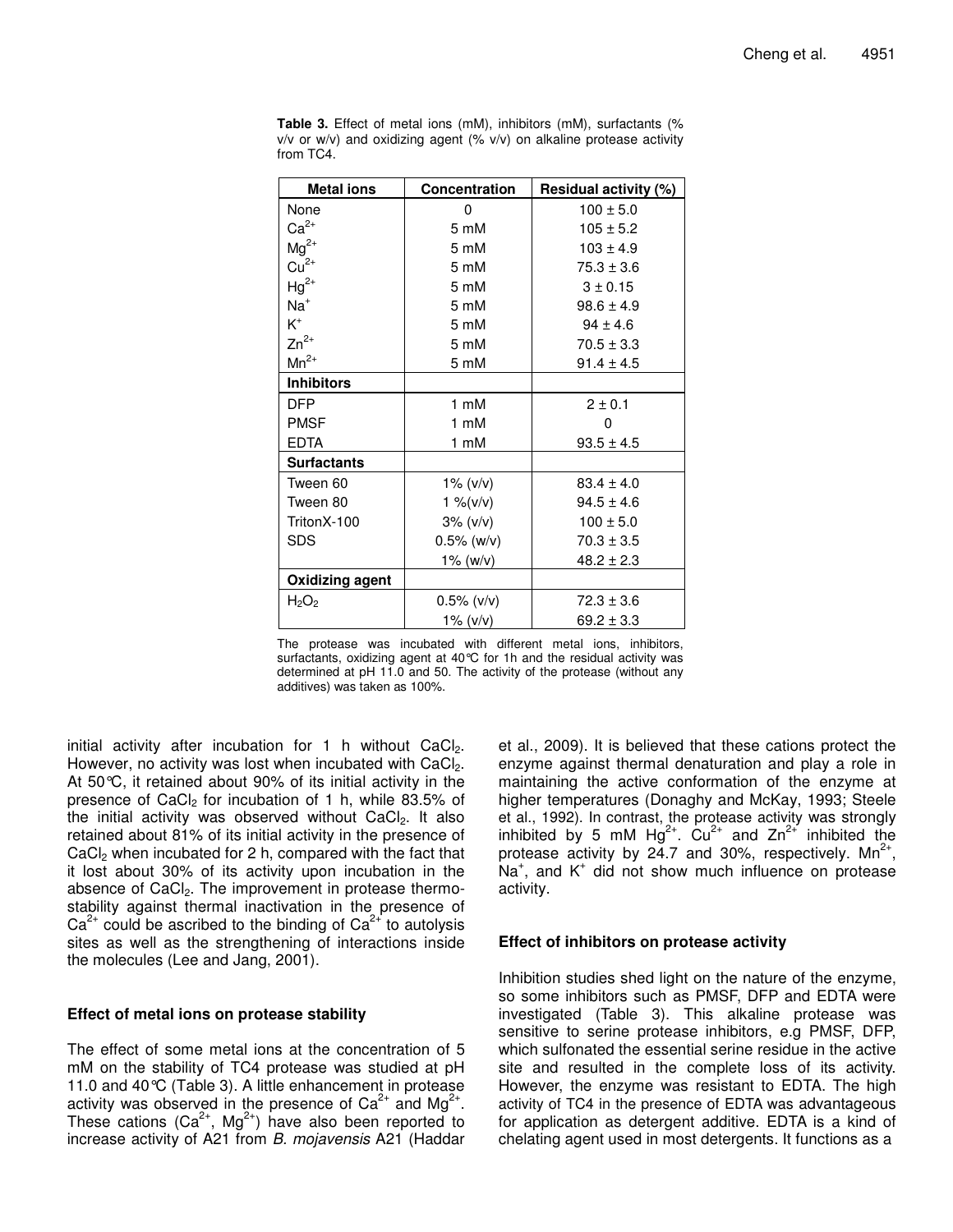| <b>Detergents</b> | Remaining activity at different incubation time (%) |              |                |  |  |
|-------------------|-----------------------------------------------------|--------------|----------------|--|--|
|                   | 1 h                                                 | 2 h          | 3 h            |  |  |
| TaiZi             | $100 \pm 5$                                         | $97 \pm 4.6$ | $74 \pm 3.2$   |  |  |
| BiLang            | $95 \pm 4.2$                                        | $91 \pm 4.5$ | $82 \pm 4.0$   |  |  |
| DiaoPai           | $91 \pm 4.5$                                        | $85 \pm 4.0$ | $67 \pm 3.0$   |  |  |
| <b>TianQing</b>   | $92 \pm 4.0$                                        | $86 \pm 4.0$ | $54.5 \pm 2.6$ |  |  |

**Table 4.** Stability of the alkaline protease towards different commercial detergents.

The protease TC4 was mixed with the diluted commercial detergents (10 mg/ml) and incubated at 40°C. The residual activity was determined at pH 11.0 and 50. The protease activity of a control (without detergent) incubated under the same conditions was taken as 100%.

water softener and also plays a role in stain removal.

# **Stability in the presence of surfactants, oxidizing agent**

The alkaline protease which was added to the detergent powder must be compatible and stable with all commonly used detergent components such as surfactants and oxidizing agents. The TC4 protease was stable in the presence of 1% Tween 80 and 3% Triton X-100, retaining 94.5 and 100% of its activity, respectively, after incubation for 1 h. Furthermore, the TC4 protease was stable towards SDS, retaining about 70.3 and 48.2% of its initial activity after incubation for 1 h at 40°C in the presence of 0.5 and 1% SDS. The stability of TC4 protease against SDS was greater than ES1 from *Aspergillus clavatus* ES1 (Hajji et al., 2007), which retained about 33% after incubation for 1 h with 0.5% SDS, but lower than proteases from *Bacillus* sp*.* RGR-14 (Oberoi et al., 2001), *B. licheniformis* RP1 (Kamoun et al., 2008), *B. pumilus* CBS (Jaouadi et al., 2008) and *B. licheniformis* NH1 (Hadj-Ali et al., 2007). Hydrogen peroxide is known to be a strong oxidizing agent; it inactivates proteins oxidatively (Joo et al., 2005). TC4 protease retained as much as 72.3 and 69.2% of its raw activity at a concentration of 0.5 and 1%, respectively. It was an important characteristic for its use in detergent formulations.

# **Compatibility studies with commercial detergents**

The compatibility studies of the protease with commercial detergents showed that the enzyme was stable in the presence of these four detergents, retaining more than 90% of its initial activity after 1 h incubation (Table 4). The enzyme was stable in the presence of TaiZi and BiLang even after incubation for 3 h, retaining from 74% in TaiZi and 82% in BiLang. The performance of enzyme in the presence of DiaoPai and TianQing was found to be inferior to that of TaiZi and BiLang. However, it still retained more than 50% of its initial activity after incubation for 3 h.

# **Conclusion**

This work described the purification and characteristics of a serine alkaline protease TC4 from a *B. alcalophilus* TCCC11004 isolated from alkaline soil. The most appropriate medium for the protease production was composed of (g/l): maltodextrin 110, yeast extract 17.5, cotton seed meal 29.3,  $K_2HPO_4$  18, trisodium citrate 3.3 and CaCl<sub>2</sub> 2.6. The purification was achieved by ammonium sulfate precipitation, Sephadex G-75 gel filtration and SP-Sepharose HP ion exchange chromatography. After the final purification step, the protease was purified 6.8 fold with a specific activity of 24282.6U/mg protein and 15.2% recovery. Its molecular weight was 26 kDa on SDS-PAGE. The protease was active and stable at high pH and the optimal activity was at pH 11.0. It belonged to mesophilic enzyme, and it was optimally active at 50°C. One of the most important characteristics of the enzyme was its excellent stability towards detergents. The enzyme retained more than 90% of its original activity with four tested detergents even after 1 h incubation at 40°C.

The excellent performances of TC4 protease such as high activity and stability in high alkaline pH, stability in the presence of surfactants and oxidizing agent, like Tween 80, Triton X-100 and  $H_2O_2$ , as well as stability in the presence of commercial detergents suggested its feasibility for application in detergent.

# **ACKNOWLEDGMENT**

We acknowledge the financial supports provided by the High-Tech and Development Program of China (2007AA 02Z212).

# **REFERENCES**

- Abidi F, Limam F, Nejib MM (2008). Production of alkaline proteases by *Botrytis cinerea* using economic raw materials: assay as biodetergent. Process Biochem. 43: 1202-1208.
- Bradford MM (1976). A rapid and sensitive method for the quantitation of microgram quantities of protein utilizing the principle of protein-dye binding. Anal. Biochem. 72: 248-254.